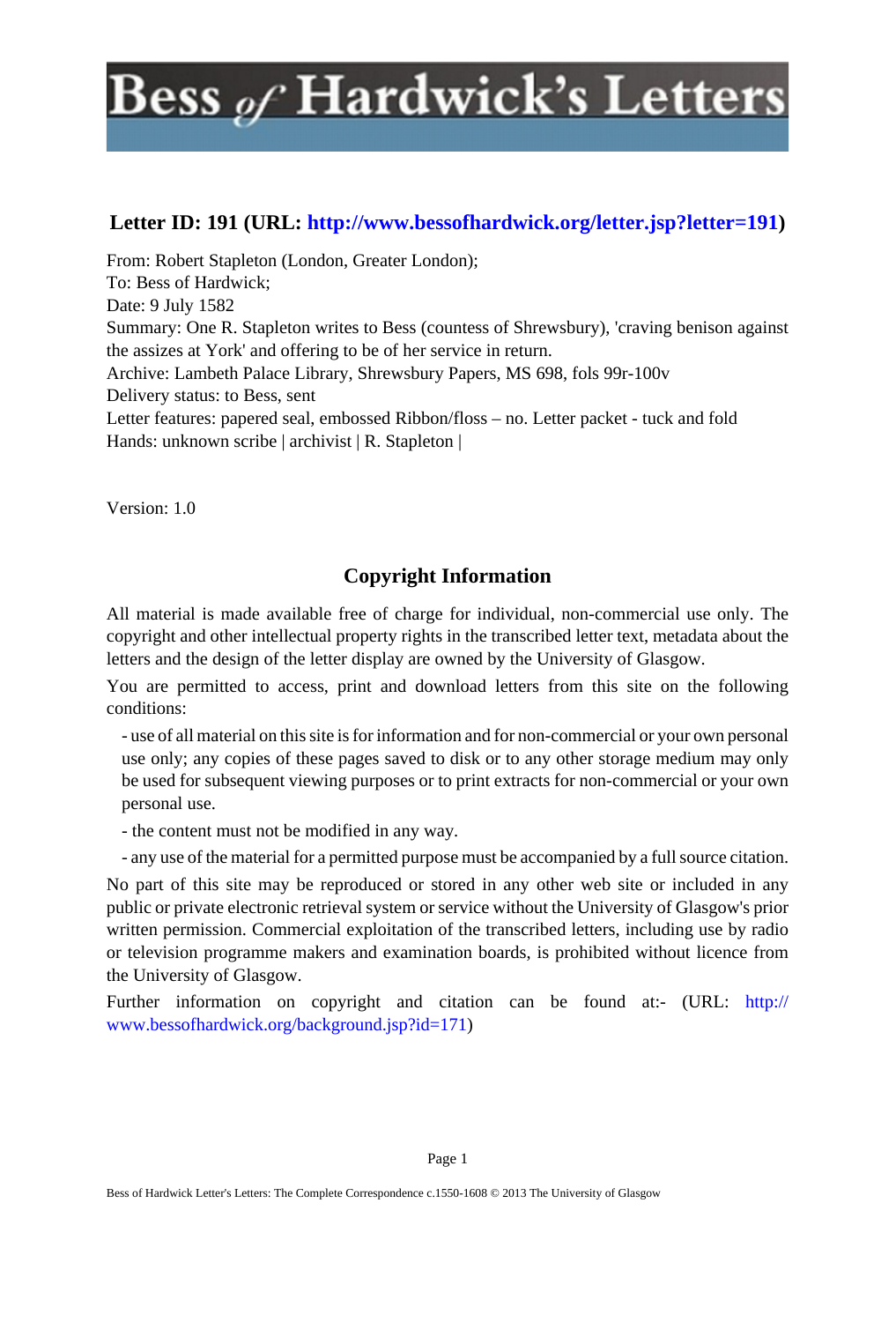

### **People Associated with Letter 191: Robert Stapleton**

Robert Stapleton was the husband of Bess's granddaughter, Elizabeth (née Pierrepont), who was the daughter of Sir Henry Pierrepont and his wife, Frances (née Cavendish; Bess's daughter from her second marriage to Sir William Cavendish).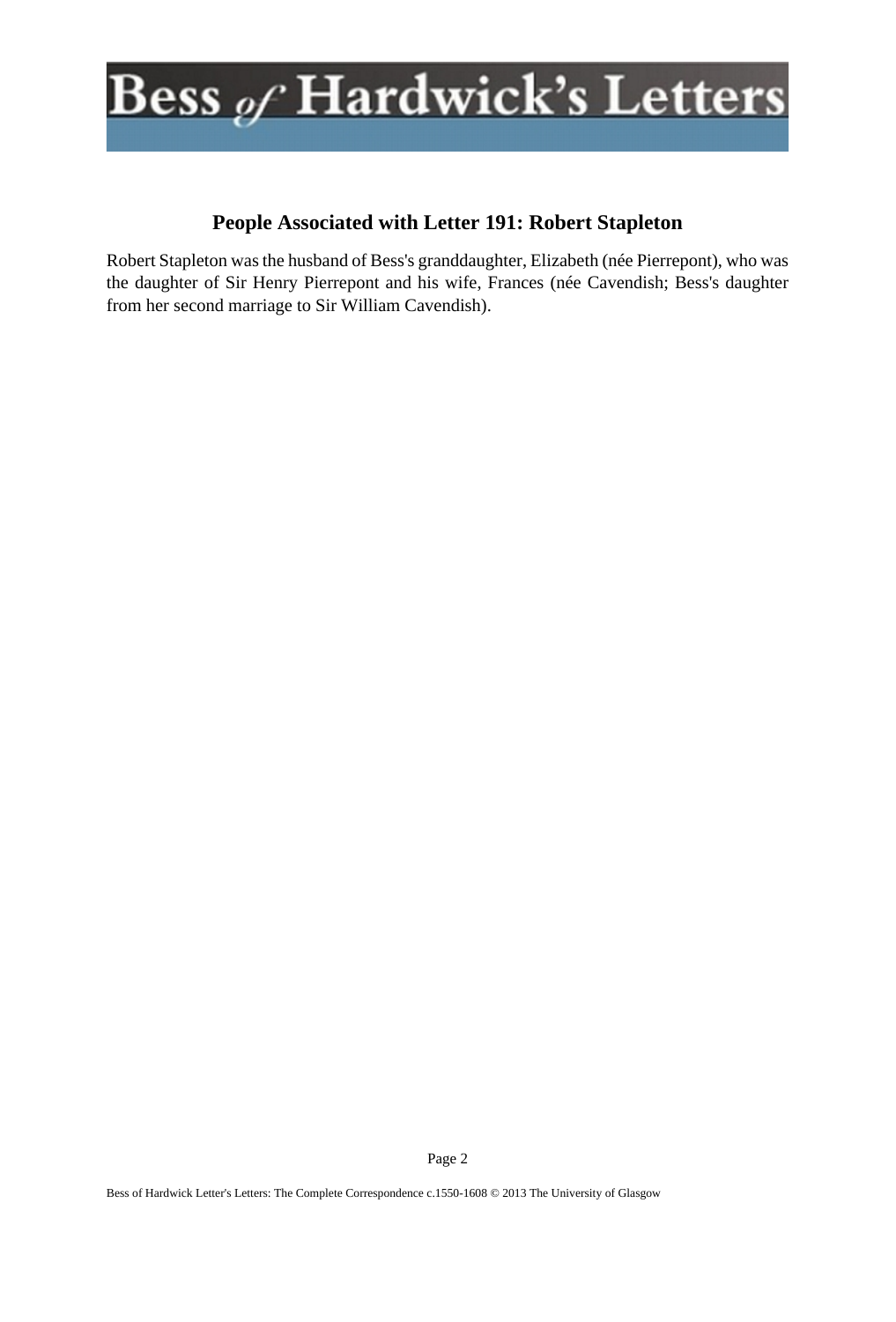#### **People Associated with Letter 191: Bess of Hardwick**

Born Elizabeth Hardwick (in c.1521/2, d. 13 February 1608), the woman known to posterity as Bess of Hardwick married four times during her life, as a result of which her name changed from Hardwick to Barlow (or Barley), Cavendish, St Loe and then finally (when she was countess of Shrewsbury and then dowager countess) Talbot. As one of the five children of John Hardwick (1495-1528) of Hardwick, Derbyshire, and his first wife, Elizabeth (née Leake), Bess had three sisters (Mary, Jane and Alice) and one brother (James). The Hardwicks were established Derbyshire gentry who had inherited a modest manor house and c.400 acres in and around Hardwick. But when John died in 1528, and their lands were seized by the crown, Bess faced hardship. Bess's mother quickly remarried but her new husband, Ralph Leche of Chatsworth, Derbyshire, brought little land or money to the marriage, and three more daughters were born (Bess's half-sisters Elizabeth, Jane and Margaret). Little else is known of Bess's childhood but, while still young, she was married for the first time, to Robert Barlow (or Barley) of Barlow, Derbyshire, sometime in or before 1543. Barlow died in 1544 and Bess received a small inheritance. In 1547 she married the twice-widowed Sir William Cavendish, treasurer of the king's chamber. Bess and Cavendish had eight children, six of whom survived: Frances (1548), Henry (1550), William (1551, from whom the dukes of Devonshire are descended), Charles (1553, from whom the dukes of Newcastle and Portland are descended), Elizabeth (1554) and Mary (1556). Probably due to a mixture of affection and shared social ambition, Bess's second marriage was happy and fortuitous. She was now moving in courtly circles and experiencing (for the first time) considerable wealth. In 1549 Cavendish and Bess bought the estate of Chatsworth, which was held jointly in both their names and which he and then Bess, following Cavendish's death in 1557, ambitiously rebuilt. Soon after her second husband's death, and sometime before Elizabeth I's accession (in 1558), Bess married Sir William St Loe, a wealthy widower of ancient noble pedigree. St Loe was captain of the guard to the young queen and in addition to further improving Bess's finances, he also brought her into the queen's inner circle and she served briefly as a gentlewoman of the queen's privy chamber (in 1559). The marriage seems to have not been without affection; however, the two would have spent most of it apart - he serving the queen in London and Bess mostly at Chatsworth. Upon St Loe's death (probably in 1565), Bess inherited most of the estate. In 1567 Bess married for a final time, to George Talbot, sixth earl of Shrewsbury, one of the richest and most powerful men in England. To consolidate the union of their fortunes, the couple had Bess's eldest son, Henry, marry Shrewsbury's daughter (from his previous marriage), and Shrewsbury's eldest son, Gilbert (later the seventh earl), marry Bess's daughter, Mary. Also around this time, Shrewsbury was appointed to be the keeper of Mary Queen of Scots (from 1568-84). At first, relations between Bess and the Catholic Scottish queen seem to have been amicable; however, relations deteriorated all around as Bess's marriage to Shrewsbury broke down in the 1580s. An infamously nasty and highly public legal battle over estates ensued and finally the courts resolved that Shrewsbury provide Bess with a sizeable income from 1587 onwards (Shrewsbury died in 1590). In 1582, Bess took charge of the upbringing of her orphaned granddaughter, Arbella Stuart (1575-1615), claimant to the English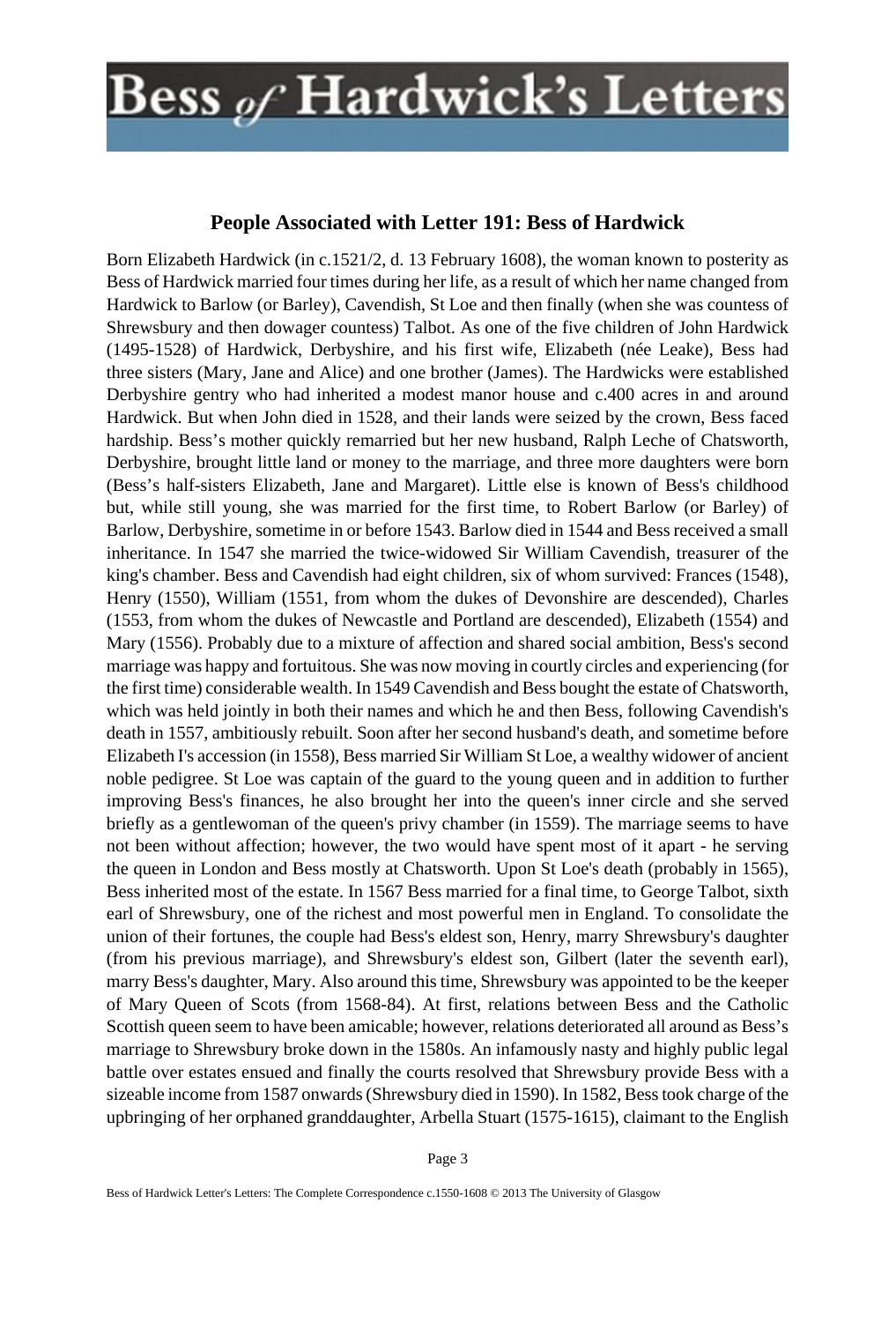and Scottish crowns. In 1587, Bess undertook her remarkable building works at Hardwick: the house now known as Hardwick Old Hall was complete by 1591; next to it, the extraordinary building now known as Hardwick New Hall was complete by 1599 and is one of the greatest architectural ventures of Elizabethan England. It was at Hardwick that Bess spent most of the remainder of her life, much of it devoted to caring for and managing Arbella, who came to loathe her existence in Derbyshire and devised several bizarre plans for her escape (to Bess's great distress). Bess also quarrelled with her eldest son, Henry, and disinherited both him and Arbella in her will. She left most of her estate to her beloved and faithful son, William Cavendish, who continued her great dynasty into the seventeenth century.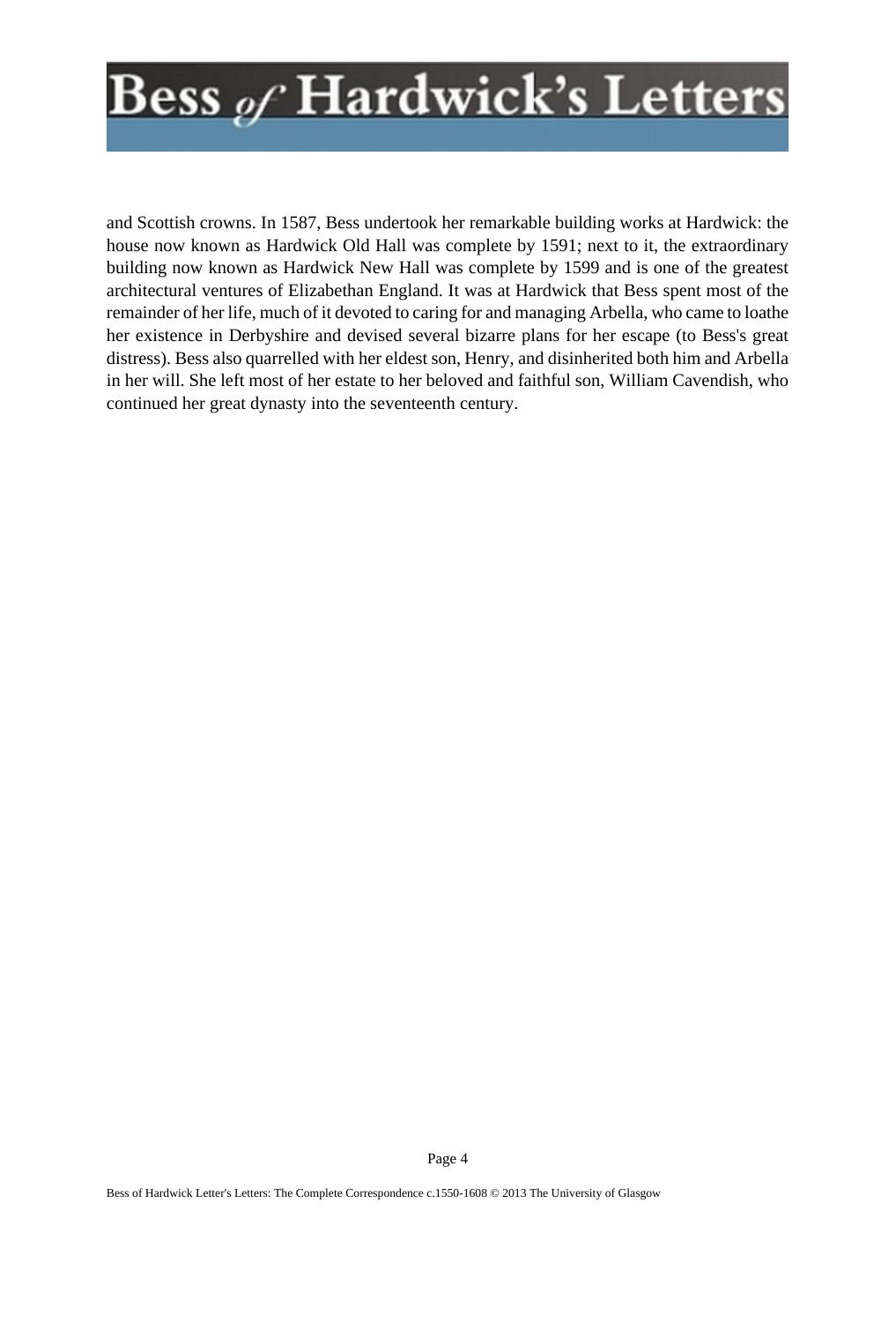#### **Other letters associated with London, Greater London**

14 Nov [1552] (origin) (URL: <http://www.bessofhardwick.org/letter.jsp?letter=99>) 25 Feb 1558 (origin) (URL: [http://www.bessofhardwick.org/letter.jsp?letter=112\)](http://www.bessofhardwick.org/letter.jsp?letter=112) 24 Oct [c.1560] (origin) (URL: <http://www.bessofhardwick.org/letter.jsp?letter=61>) 4 Nov 1561 (destination) (URL: <http://www.bessofhardwick.org/letter.jsp?letter=54>) 14 Dec [1564] (origin) (URL: [http://www.bessofhardwick.org/letter.jsp?letter=50\)](http://www.bessofhardwick.org/letter.jsp?letter=50) [23?] Jan 1569 (origin) (URL: [http://www.bessofhardwick.org/letter.jsp?letter=164\)](http://www.bessofhardwick.org/letter.jsp?letter=164) 28 Jul 1570 (origin) (URL: [http://www.bessofhardwick.org/letter.jsp?letter=25\)](http://www.bessofhardwick.org/letter.jsp?letter=25) 31 Aug 1570 (origin) (URL: <http://www.bessofhardwick.org/letter.jsp?letter=170>) 21 Sep 1571 (origin) (URL: [http://www.bessofhardwick.org/letter.jsp?letter=26\)](http://www.bessofhardwick.org/letter.jsp?letter=26) 13 Oct 1571 (origin) (URL: [http://www.bessofhardwick.org/letter.jsp?letter=225\)](http://www.bessofhardwick.org/letter.jsp?letter=225) 3 Feb 1574 (origin) (URL: [http://www.bessofhardwick.org/letter.jsp?letter=27\)](http://www.bessofhardwick.org/letter.jsp?letter=27) 21 May 1591 (origin) (URL: [http://www.bessofhardwick.org/letter.jsp?letter=215\)](http://www.bessofhardwick.org/letter.jsp?letter=215) [c.1600] (origin) (URL: [http://www.bessofhardwick.org/letter.jsp?letter=22\)](http://www.bessofhardwick.org/letter.jsp?letter=22) 12 Nov 1600 (origin) (URL: <http://www.bessofhardwick.org/letter.jsp?letter=20>) 4 Jul 1604 (origin) (URL: [http://www.bessofhardwick.org/letter.jsp?letter=21\)](http://www.bessofhardwick.org/letter.jsp?letter=21) 23 Apr 1605 (origin) (URL: <http://www.bessofhardwick.org/letter.jsp?letter=23>)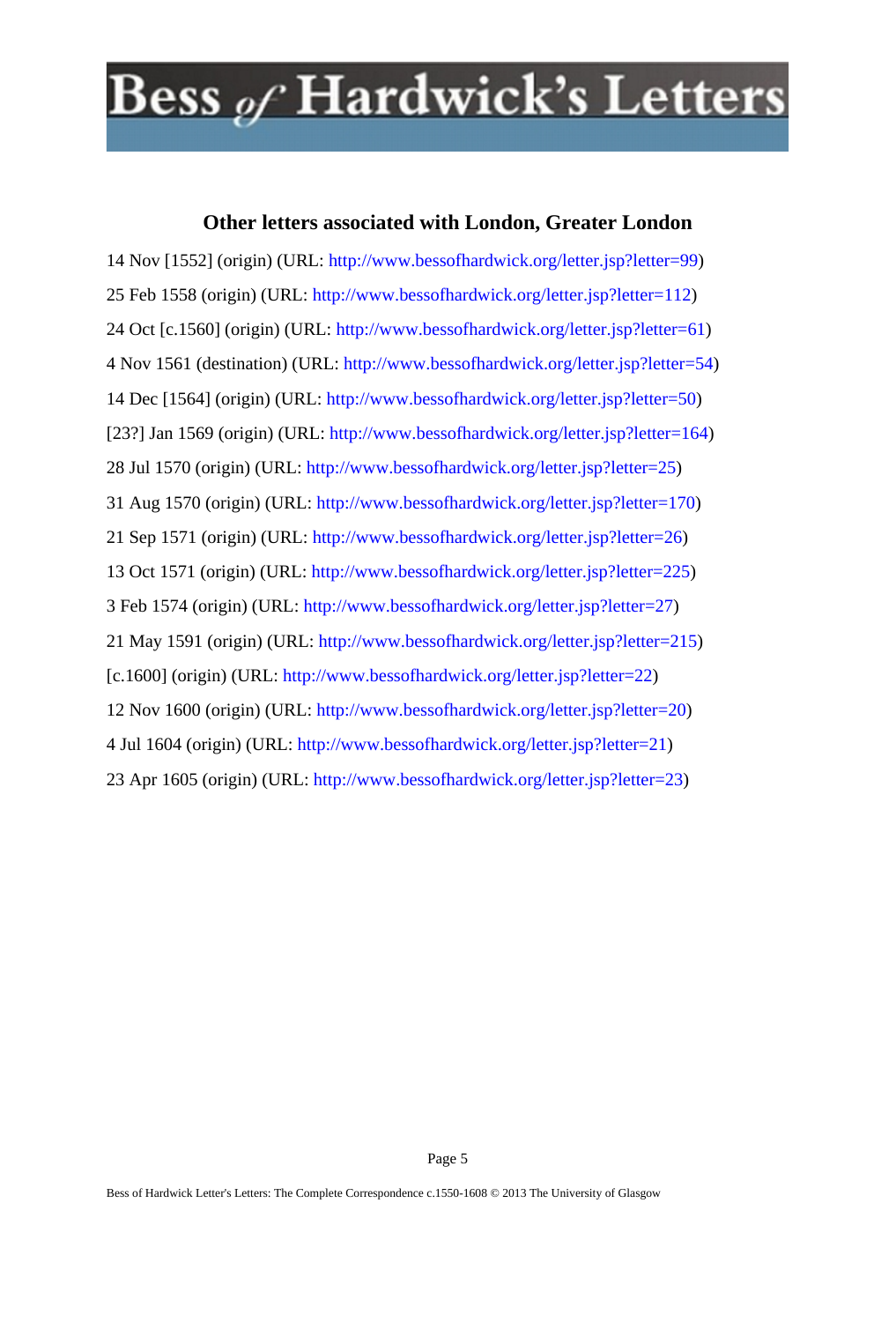### **Normalised view of Letter 191**

To the right honourable my verie good Lady the Lady of Shrewsburie give these

May it please your honour That at this present I am to vse my good ffreindes (wherin I make especiall accompt of your good Ladeshipp) in craving benyson ageanst these assizes at York which will begin the sixt of August. at which tyme if it wolde please yow to bestow some of me, I wilbe readie with my service eny way I can to requitt the same. Thus most humblie taking my leave I committ yow to the almightie who preserve yow in honour London this ixth of Iuly 1582

Your honnors moste bownden

R: Stapleton:/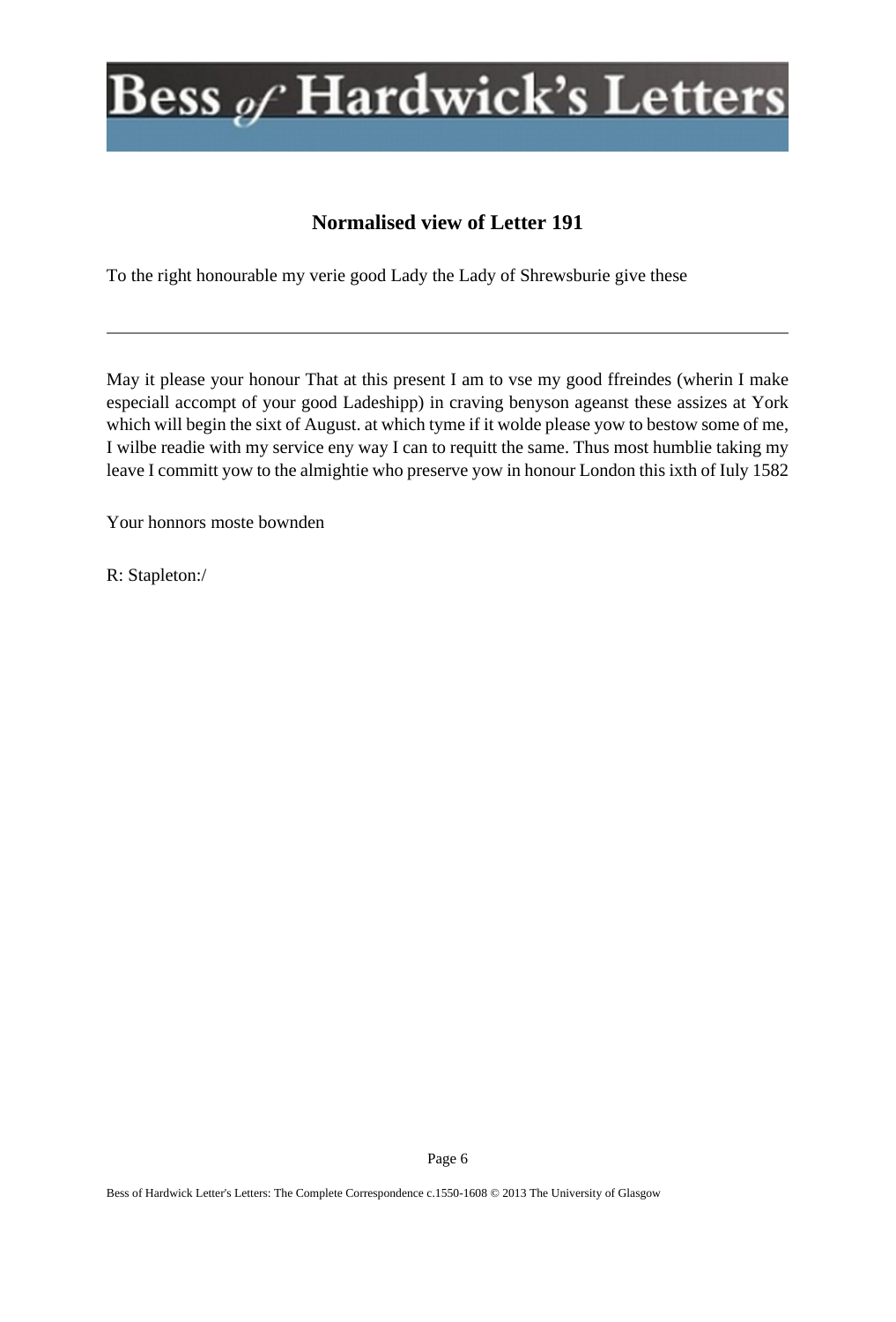### **Diplomatic view of Letter 191**

[Address Leaf]

**[Address Leaf: Notes]** R. Stapleton 1582 [Later editorial note, hand: archivist]

To the right hono*u*rable my verie good La. the La of Shrewsburie give these

### [Letter Text]

#### **[Letter Text: Notes]**

9<sup>th</sup> July 1582 [Later editorial note, hand: archivist] 97 [Old foliation, hand: archivist] 97 [Old foliation, hand: archivist] 99 [Foliation, hand: archivist]

May it please yo<sup>r</sup> hono<sup>r</sup> That at this present I am to vse my good ffreind*e*s (wherin I make especiall accompt of yo<sup>r</sup> good Ladeshipp) in craving benyson ageanst these assizes at York  $w<sup>ch</sup>$  will begin the sixt of August. at w<sup>ch</sup> tyme if it wolde please yow to bestow some of me, I wilbe readie  $w<sup>th</sup>$  my service eny way I can to requitt the same. Thus most humblie taking my leave I committ yo<sup>w</sup> to the almightie who preserve yow in hono<sup>r</sup> London this ix $^{th}$  of Iuly 1582

Your honnors moste bownden

*[significant space]*

R: Stapleton:/ §

[Next Page]